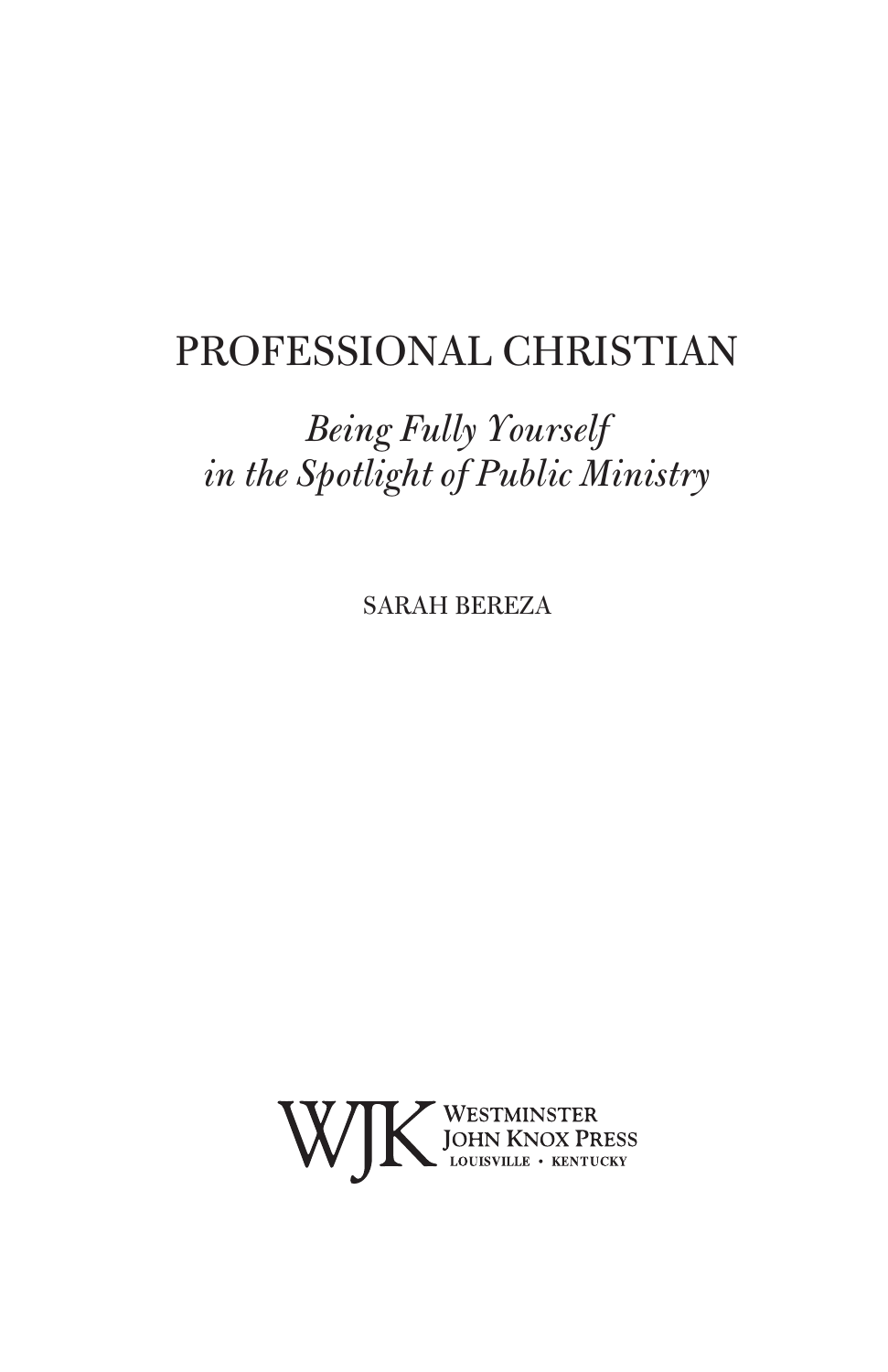# **CONTENTS**

|                      | Introduction                                                                 | $\mathbf{1}$ |
|----------------------|------------------------------------------------------------------------------|--------------|
|                      | 1. The Foundation for Being Fully Ourselves                                  | 13           |
| 2.                   | Power, Pedestals, and Other Complications<br>of Professional Ministry        | 35           |
|                      | 3. Authenticity, Sincerity, and Other Ways<br>to Imagine How to Be Ourselves | 57           |
|                      | 4. Communicating with Neighbors We Know-<br>And Those We Don't               | 81           |
| 5.                   | Skewed Reality or a Slice of Life?                                           | 97           |
| 6.                   | For the Sake of Our Neighbors                                                | 115          |
| 7.                   | Sharing Our Valleys with Others (Or Not)                                     | 133          |
| 8.                   | <b>Fully Present Is Fully Ourselves</b>                                      | 155          |
| Conclusion           |                                                                              | 173          |
| List of Interviewees |                                                                              | 175          |
| Acknowledgments      |                                                                              | 181          |
| <b>Notes</b>         |                                                                              | 183          |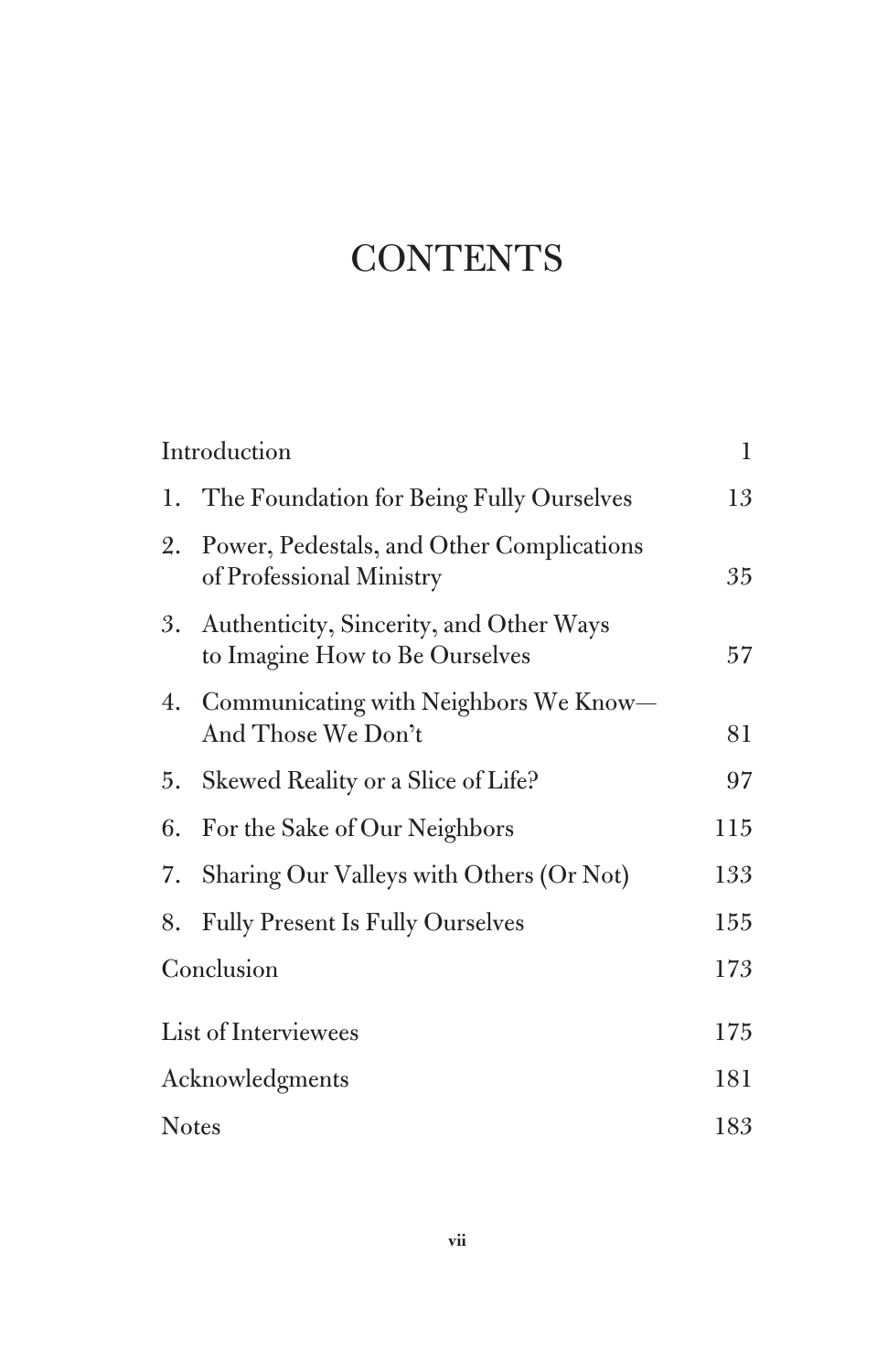### INTRODUCTION

So deeply do we care for you that we are determined to share with you not only the gospel of God but also our own selves, because you have become very dear to us. —1 Thessalonians 2:8

Public ministry trains a spotlight on us, illuminating some aspects of who we are, while casting other features into shadow. The small slice of ourselves that people see in the spotlight reveals real and true things about us, but we are far bigger than we appear in any instance—like a sermon, a conversation, or a photo—in which someone else encounters us. Even the people we've known and loved for years cannot know us as we know ourselves and as God knows us.

While many people in public-facing jobs encounter a similar gap between the fullness of who they are and the slice that others see in public settings, those of us in ministry often encounter more barriers to being fully ourselves. Whether we are on staff at a church or work in a religious organization like a school or nonprofit, we have serious responsibilities as leaders in our communities: We represent faith and even God to many people. We are often held to higher moral standards than people working in similar, but nonreligious, fields of employment. We have certain kinds of power over the people we minister to and with, and we're often put on a pedestal as role models.

As professional Christians, our employment—the means by which we pay for our daily bread—intertwines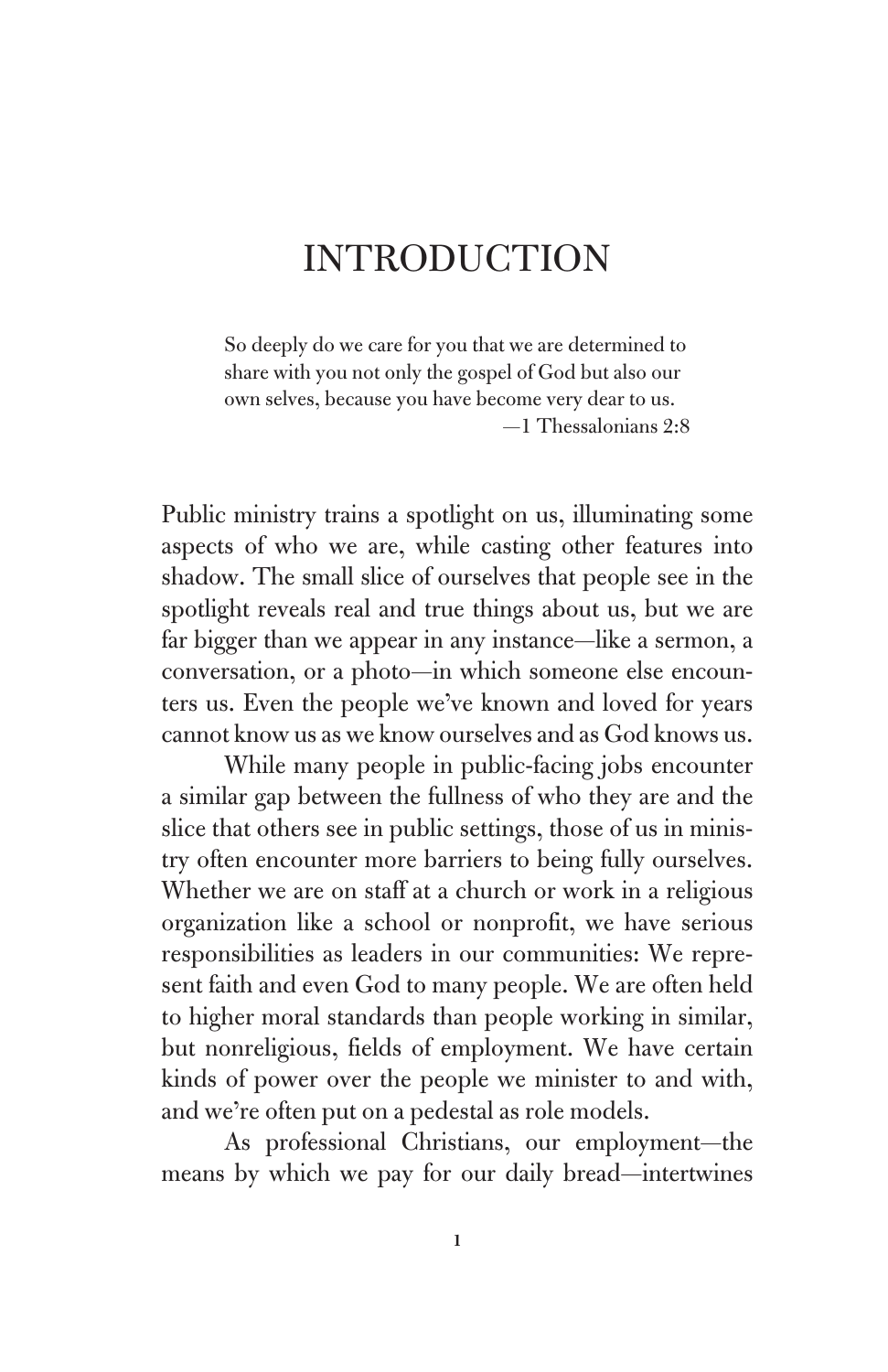with our personal faith and with the beliefs and expectations that congregants, denominational leaders, or other organizational authorities have for us. In the United States, our employers have virtually limitless latitude in hiring and firing on religious grounds, and in many instances, the people we lead also wield financial power over us. While some of us made a knowing commitment to certain moral standards during our ordination process, what may have been unclear is that something as ordinary as clinical depression could lead to our employment being terminated. Even the waxing and waning of faith—so common, yet so rarely talked about—could bring financial uncertainty.

For many of us, being fully ourselves also means that we must negotiate between our gut feelings and ministry settings that specifically prevent those emotions from immediately surfacing. Whether we're caring for people through illness, counseling them through dark seasons of their lives, or simply leading Sunday services through the ups and downs of our own lives, we have a job to do, and to do it well, our spontaneous feelings often take a backseat to the needs of the people we serve.

Despite the difficulties, we must strive to be fully ourselves because it is good to be who we are. God made each of us unique, precious, complicated, and bigger than anything that paper and ink, or screen and pixels, can capture. All the bigness, all the beauty God made is good. In the broad contours of who we are and in our specific characteristics, God has given us our own ways to be in the world and to live into our spiritual gifts, including through our occupations in ministry.

We can disagree whether or not a cosmic fall has fundamentally marred our goodness, whether "all our righteousnesses are as filthy rags" (Isa. 64:6 KJV) means that something is wrong in our core, or whether an "ancestral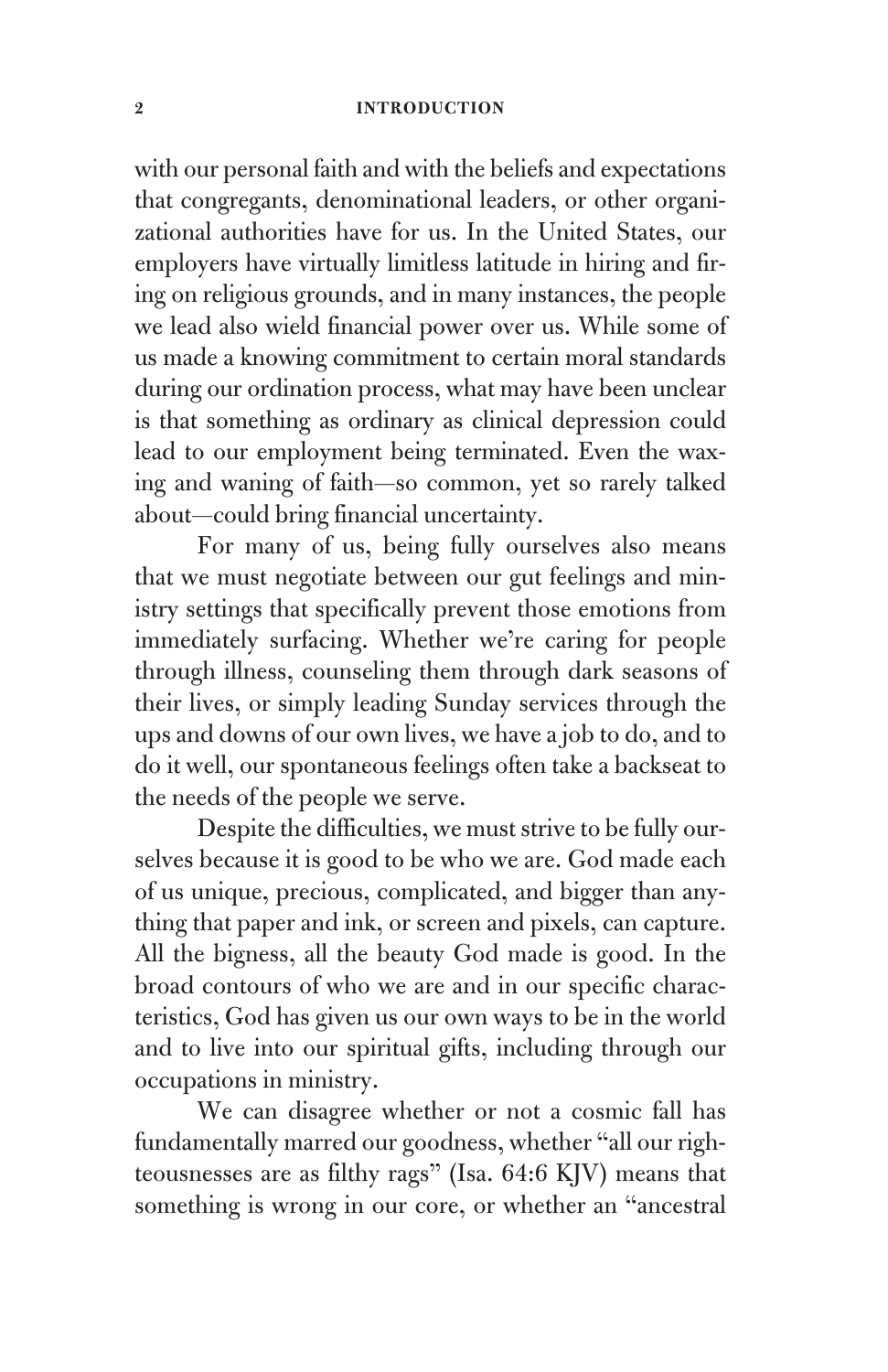curse" or "original sin" has a place in our self-understanding. Whatever our different views, we Christians agree that we are each made in God's image, that we bear God's imprint, and that a major goal of our life is continually conforming to the image of Christ. In that regard we are fundamentally good, no matter what we think about the rest.

Because we can better minister with God's gifts to us when we are more ourselves, thriving in ministry does not have to come at the expense of who we are. As we conform more to Christ, others see more of Christ in us. When our neighbors do the same, we see more of Christ in them. Christians have realized for centuries that being close to God doesn't mean that our own selves fade like fabric in the light of God's presence. Rather, to paraphrase a modern example, "when we are wholly God's, we will be more ourselves than ever."1 The closer we are to the blaze of God's glorious light, the more our truest colors shine.

#### **A ROADMAP TO BEING OURSELVES IN MINISTRY**

In this book, we'll first explore the foundation for *being ourselves*—shorthand for *being fully ourselves in the spotlight of public ministry*. Then we'll examine seven obstacles we often face as professional Christians. The first is that many people see us as faith representatives that they trust and hold up as role models, or perhaps immediately dislike and believe to be hypocrites. Whether or not we want the responsibility, we may find it difficult to be ourselves given the additional weight our words carry with some listeners.

Second, we don't have an excellent conceptual framework to talk about what being ourselves can mean. Concepts like authenticity and sincerity, though helpful, are also flawed.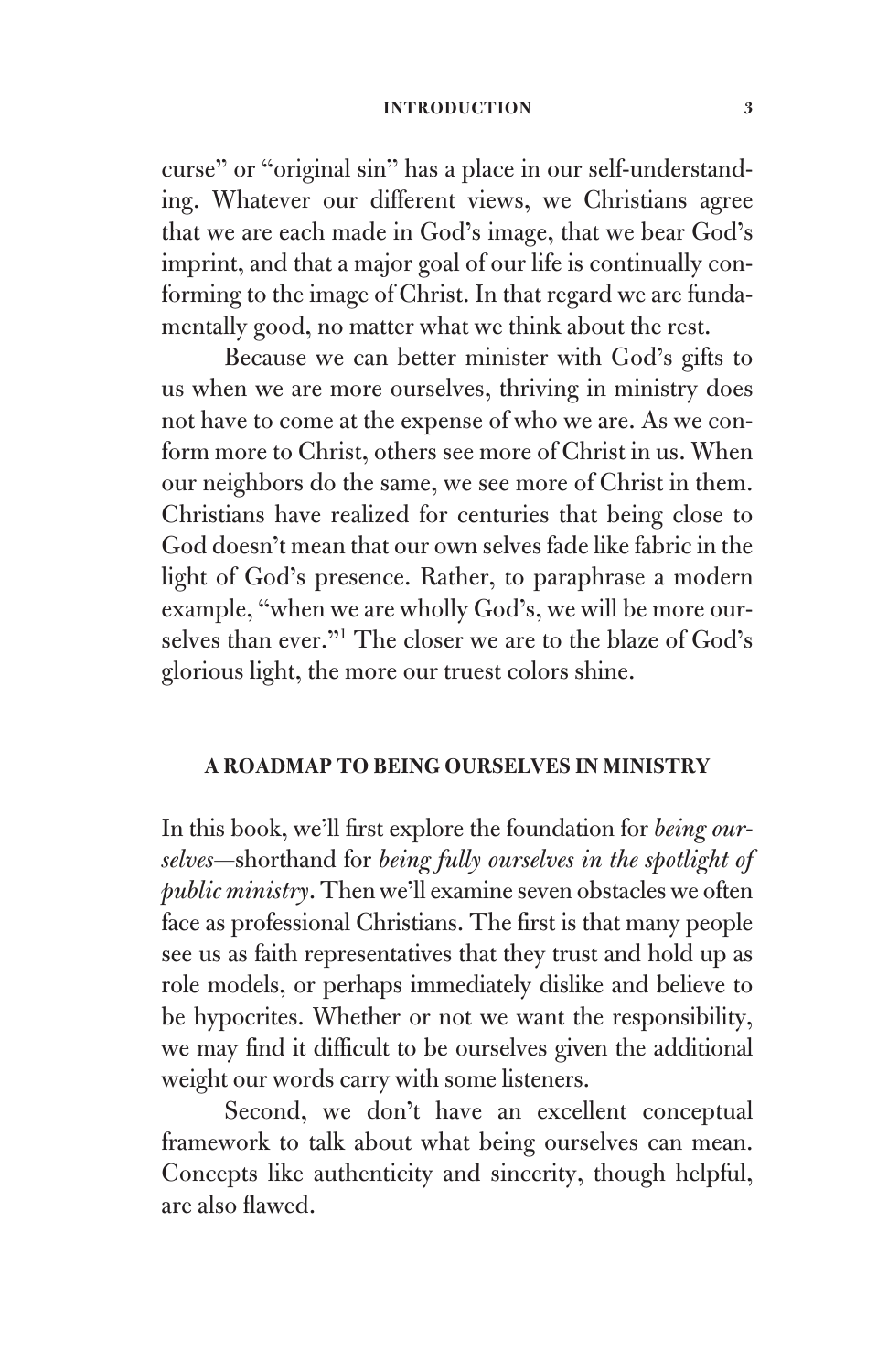Third, much as we want to love our neighbors, we sometimes struggle to identify who they are and experience a blurring of lines around whom we are responsible for in ministry. We used to have a good sense of who our neighbors were and could be: anyone we encountered. However, in the age of the unlimited, often anonymous, internet, our neighborhood can feel as if it has gone from a finite number of people to an unmanageable sea.

Fourth, because of the spotlight on us, we must actively decide what parts of our lives to make public. Even when we realize the importance of protecting our privacy and energy, the act of curating what others see of us in public may feel like a fundamentally dishonest practice, as if we are pointing our cameras at a pretty vase of flowers while a mountain of dirty laundry looms outside the frame.

Fifth, being in the spotlight also means that we navigate the valid (and not so valid) ways that others' needs impact what we share publicly. For instance, whether we are preachers facing Jesus' words on divorce in a lectionary cycle of Scriptures or teachers coping with national politics in our classrooms, we must decide how and when to tackle hard issues.

Sixth, we all live through valleys and seasons of transition, but we cannot always share them publicly out of respect for professional boundaries, personal privacy, and the privacy of others. Maybe we are waiting for the results of a medical diagnosis or caring for a loved one through their mental illness. Maybe the denominational home that used to fit like a glove feels not only uncomfortable but wrong. It is difficult to discern how to live through these seasons with integrity.

Finally, we must often be fully focused on other people in the midst of their own joys and concerns, no matter our own feelings. We may be personally joyful but ministering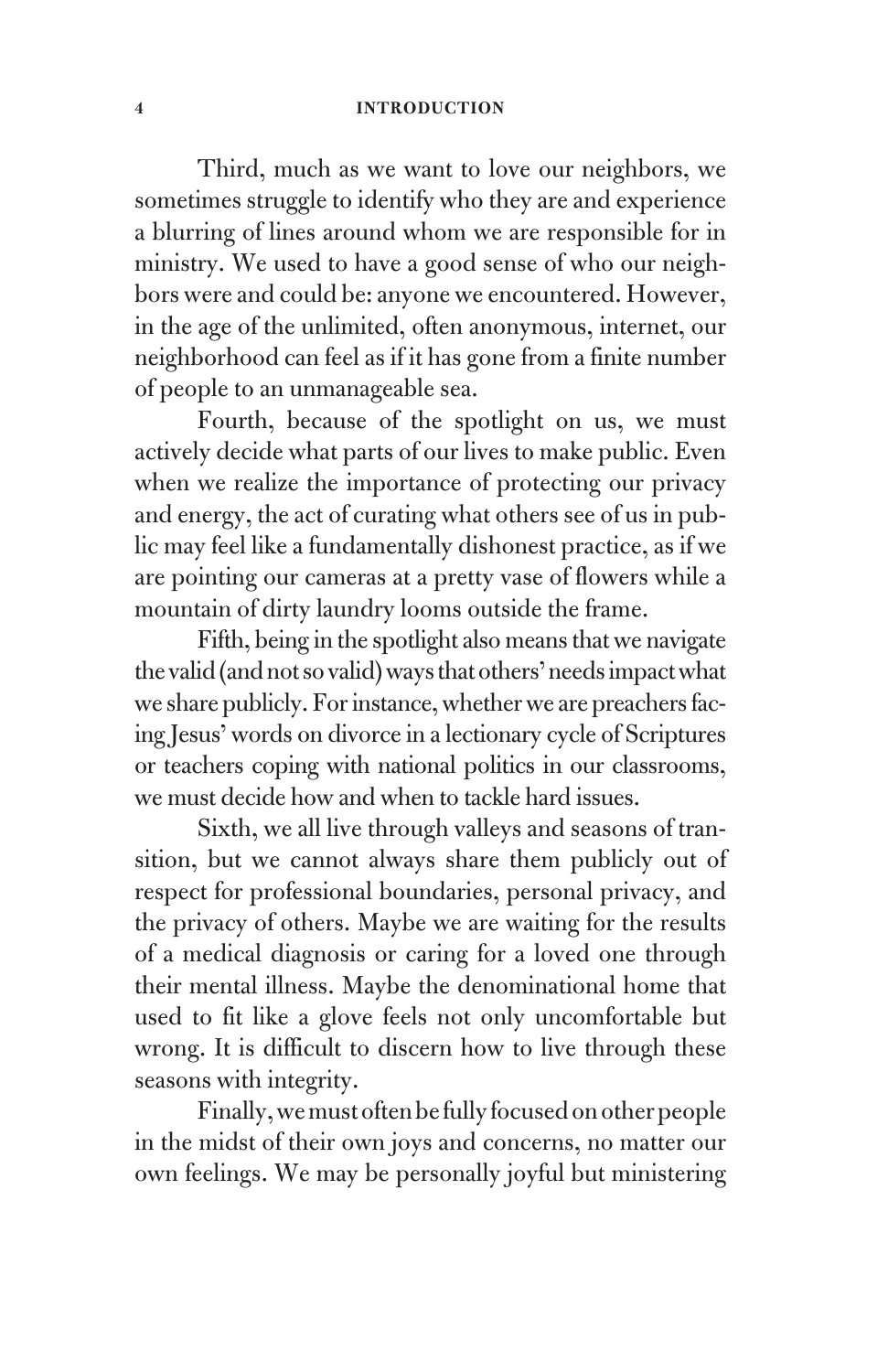to someone on their literal deathbed. Or we may be uninspired when it is our responsibility to lead corporate worship. Holding our personal circumstances and emotions to the side, even temporarily, can feel disingenuous.

All these obstacles, yet our heartfelt desires remain to be truly ourselves, to be seen as we truly are (How wonderful the moments when we can say, "I feel seen"!), and to minister to our neighbors from the complex depths of our souls.

This book explores these difficult areas in both the broad strokes and the details of our lives, sometimes to find solutions, sometimes to get at an unresolvable tension, but never simply to apply a Band-Aid or encourage a selfdestructive way out. We've seen those fake solutions and maybe tried them for ourselves: the emotional detachment that doesn't transform the fundamental facts of our lives; treating ministry as purely social work, a reframing that removes "Christian" as an integral aspect of our profession but still doesn't remedy the problem; scrunching into an ill-fitting job; finding temporary escape through alcohol or other drugs.

So instead of superficial hacks or a list of dos and don'ts, this book gives you a lens. This lens will help you understand how your full self relates to the incomplete picture that other people have of you in public ministry. And it will help you develop the tools you need to engage with the challenges and opportunities stemming from this reality.

#### **A MULTITUDE OF COUNSELORS**

Our own life stories and circumstances significantly shape our perspectives, giving us "situated knowledges."2 This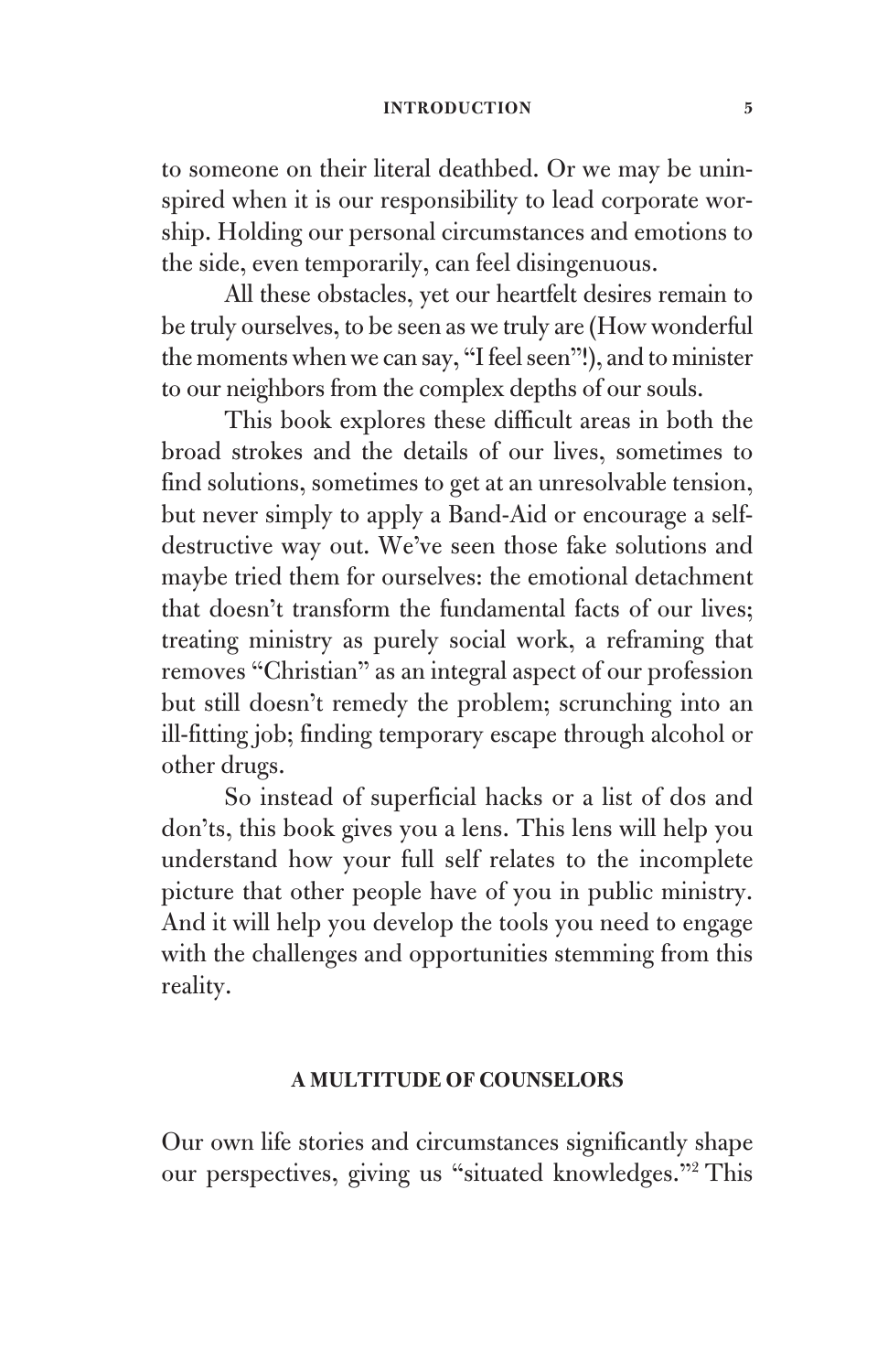is why, drawing on my doctoral training in ethnography, I interviewed fifty other professional Christians as I wrote this book (though I use the term "professional Christian" to account for the wide range of occupations and roles in fulltime ministry, not everyone I interviewed identifies with it). By bringing their voices to the question of how to be fully ourselves, we gain the wisdom of a multitude of counselors—their situated knowledges of public-facing ministry based on their varying personalities, ages, and so on. For more information about these interviewees, see the list in the back of this book.

Their knowledges include perspectives gleaned from many aspects of their lives, including their ministry roles (such as pastors, youth leaders, and teachers) and their experiences as ordained and nonordained people (approximately 65 percent of the former and 35 percent of the latter). They are Roman Catholics, Evangelicals, Eastern Orthodox, Oriental Orthodox, Pentecostals, historically Black Protestants, and mainline Protestants. Their theological leanings range from conservative to progressive. I interviewed approximately the same number of women and men, encompassing a range of sexual orientations and identities. They include abled and disabled people. All live in Anglophone countries (Australia, Canada, England, and the United States). They include Asian, Black, Hispanic, Middle Eastern, and White people. Finally, for many I interviewed, their knowledge comes from ministry beyond their local settings through media like writing and speaking. While none of them is perfect—of course they aren't!—they are all people to whom I reached out because I thought, "They seem to navigate the ministry spotlight in a healthy and professional way. I should learn from them."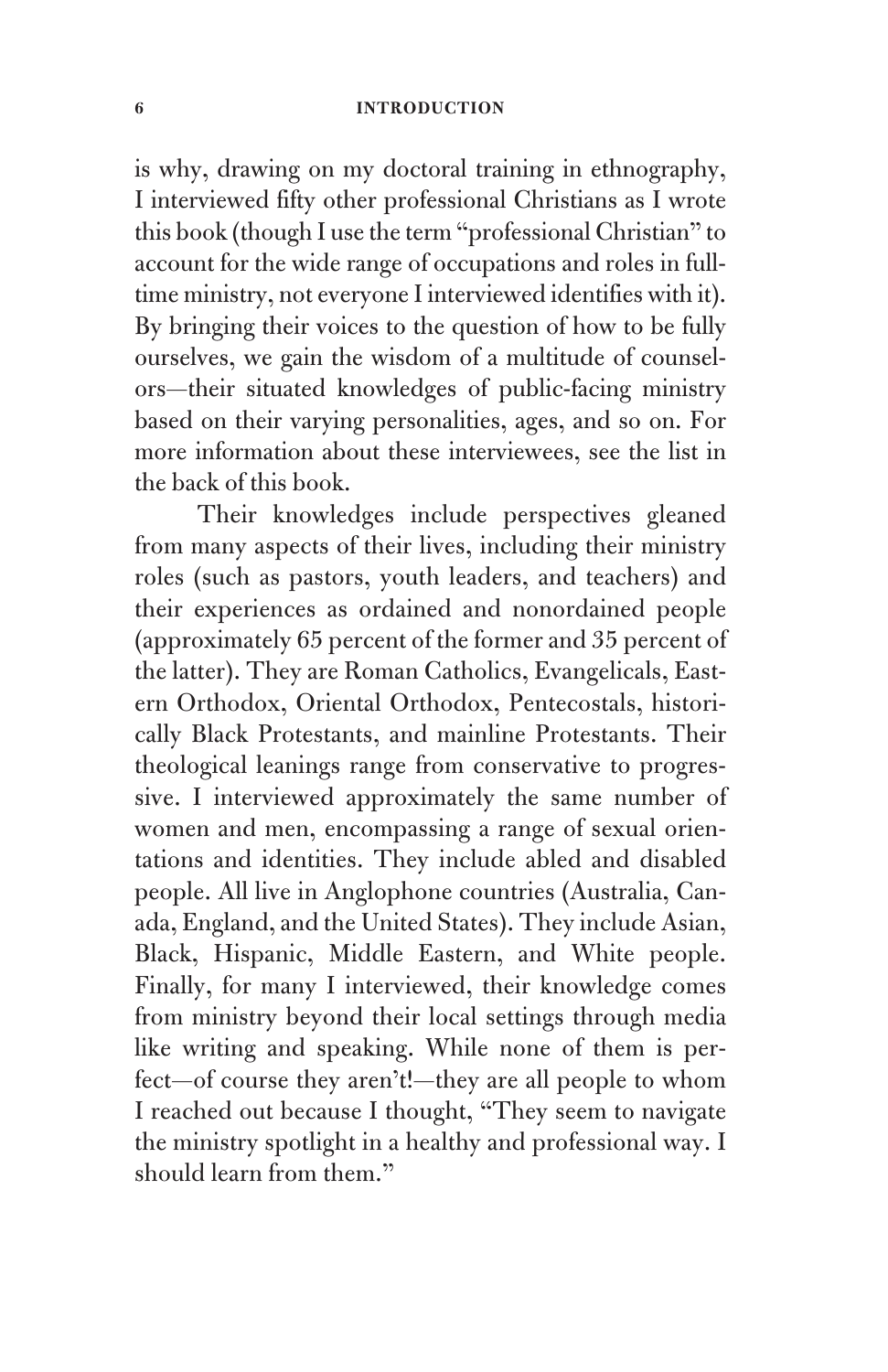#### **MY STAKES IN BEING FULLY MYSELF**

My situated knowledges include a broad perspective on denominations. For over twenty years, I have ministered on staff and as a volunteer leader in a wide variety of denominations from Evangelical to mainline Protestant and Roman Catholic; I grew up in Baptist churches and became Eastern Orthodox as a young adult; and I have attended services at dozens of Evangelical churches as an ethnographer. Since I began ministering as a musician at a young age, my primary experience of churches has been as part of a leadership team, not as a solo staff person or as a layperson in the pews. These experiences, mostly in denominations that I am not personally affiliated with, have been a source of joy as I have encountered the many ways God leads us corporately.

My situated knowledges also include being a White person in a biracial (Hispanic and White) family of origin and interracial (Asian and White) marriage with biracial children. My knowledge comes from being in my midthirties and being sometimes student-poor but mostly middle-class. I wrote a large portion of this book during the COVID-19 pandemic, which caused a host of disruptions and constraints, and underscored the oddities of being myself in an online season of ministry. (Who knew I'd ever lead a church book study in pajamas or chop veggies during coffee hour, much less nurse a baby in staff meetings?)

Finally, my situated knowledges come from a longstanding sense of being particularly challenged in my efforts to be myself.3 This feeling is partially due to my personality, yet much of my ongoing interest in being myself, not just for my personal fulfillment but in the broader questions this book addresses, comes from my experiences as a child and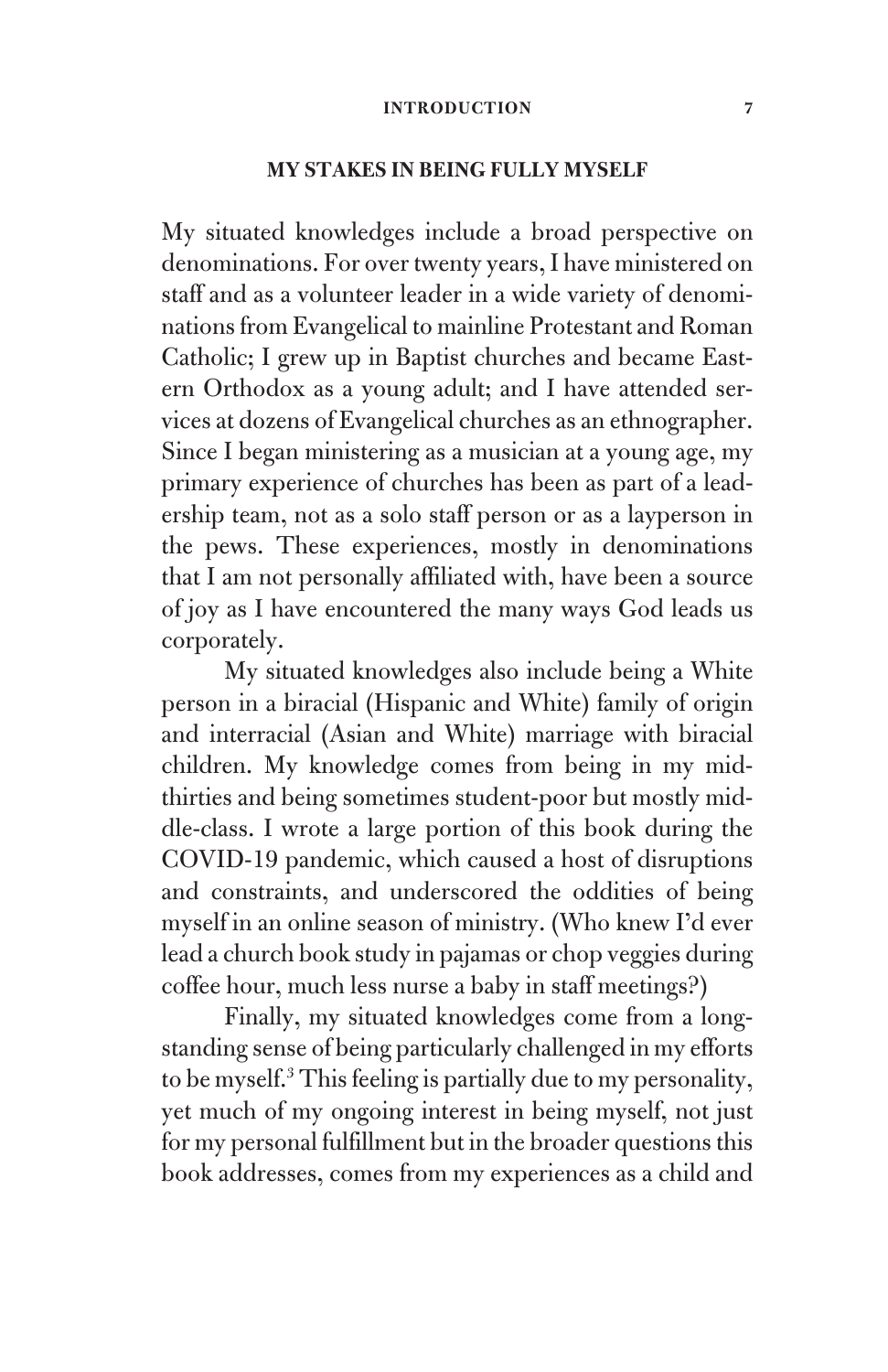adolescent in independent, fundamental Baptist churches with leaders who self-identified as fundamentalists. While I intended to leave this circle of Christianity since I was a tween, I spent over a decade untangling myself, a journey that rarely afforded me the space to be anything but a slim approximation of myself, and that often led to my feeling like I was lying by existing as well as I could.

As you can imagine, my formation in fundamentalism greatly shaped my perspective on the relationship between our own selves and how others perceive us in the spotlight of ministry. First, my experience of fundamentalism was of a profound responsibility to *appear* godly. Yes, also to *be* godly, but with a strong emphasis on how others perceived me and my behavior. For instance, my family watched some movies but didn't watch them in movie theaters because, even if we were watching an approved film, someone might wonder whether we were watching a bad one if they saw us at the theater. In this book, I take a very different angle on others' perceptions: we can't determine these (mis)perceptions and shouldn't give them too much weight, though we are foolish to ignore them entirely.

Second, beginning in middle school—around the same time that I realized I would eventually leave fundamentalism—I became the pianist (the main musician) in my church. As I grew increasingly alienated from the theology and resultant culture in the church, I continued to lead musical worship there for years. I was aware of this disintegration at the time, but until I wrote this book, I didn't understand that the issue was not only a personal one (in that I didn't fit there), but also a problem of leadership.

Third, growing up as I did in the nineties and aughts, my broader evangelical zeitgeist was one of a self-proclaimed "authentic faith." To me, it seemed like a lame attempt to make Jesus cool and relevant in a knock-off "if you like this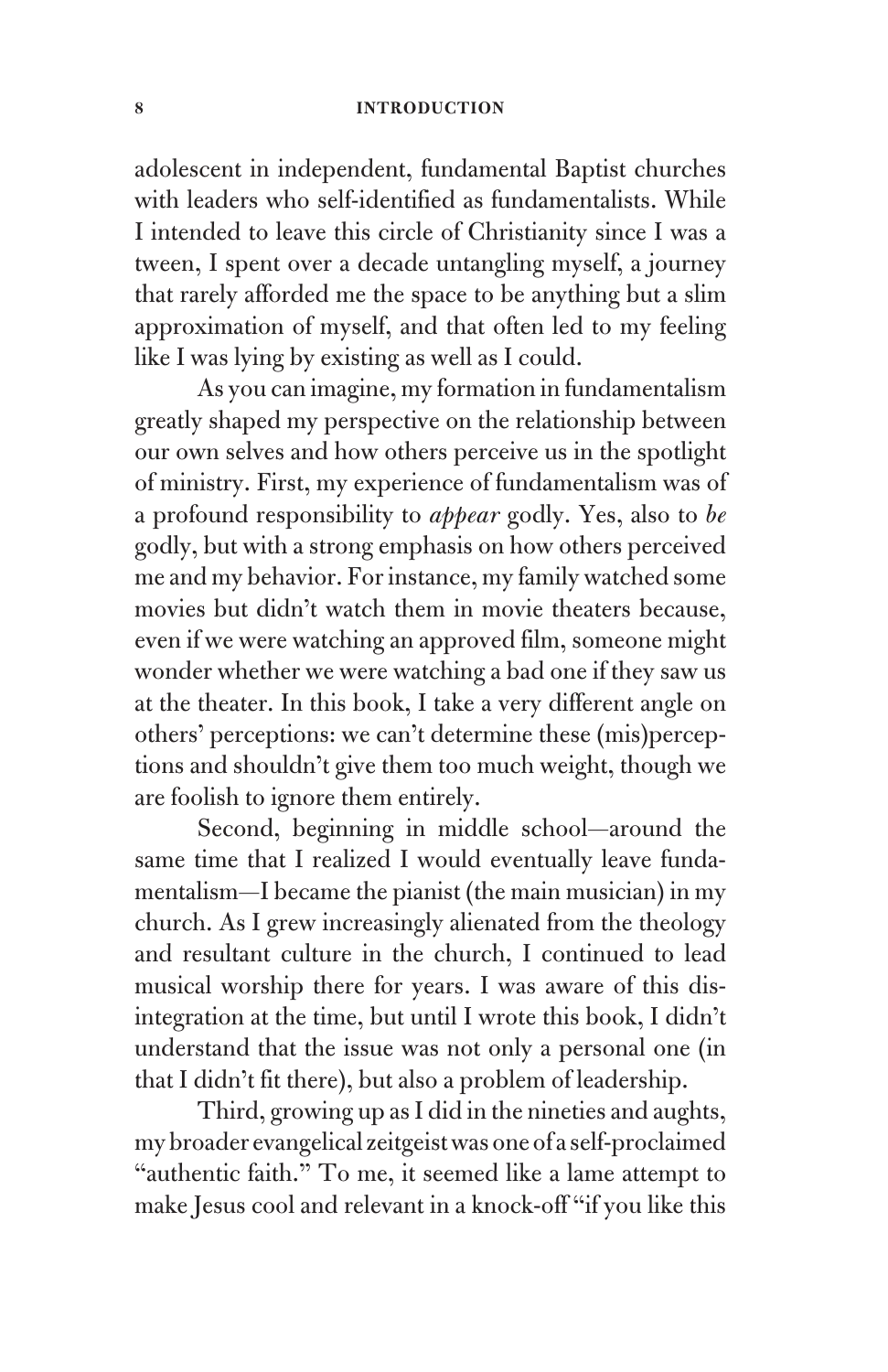#### **INTRODUCTION** 9

sexy music, here's some Christian Lite to try" kind of way. I've been allergic to the word "authenticity" ever since and have steered clear of commodities purporting to make me more authentic if I cough up the money. (Admittedly, I do occasionally purchase things I hope will make me cooler, to no apparent effect.) Though in chapter 3 I explore how authenticity is a concept that gives us insight into how to be fully ourselves, I remain suspicious of Christian branding attempts to make faith cool, a.k.a. authentic.

Taken together, these formative experiences sparked my research into how vocalists communicate their personal beliefs while leading worship (an aspect of my academic research focusing on theologies of music, worship, and liturgy; fundamentalist Christianity in the United States; and racism in musical discourse and performance practice) and continue to motivate my personal and professional interest in the question of how we can be fully ourselves in public contexts, particularly ministry-related ones.

#### **LOVING OUR NEIGHBORS AS OURSELVES**

As we approach the question of how to be fully ourselves in public ministry, I want to ground us in the most crucial thing of all: love. Much of this book is directly or indirectly about loving our neighbors. "Neighbor" can mean anyone, but here, I use "neighbor" to mean someone we interact with. A neighbor can be someone listening to our recorded sermon, someone reading what we've written, or someone in the pew on Sunday morning singing alongside us. Calling these people "neighbors" (rather than "congregation" or "audience") rightly reminds us that even when we are communicating and don't hear our neighbor's response, we're still in a kind of relationship with them.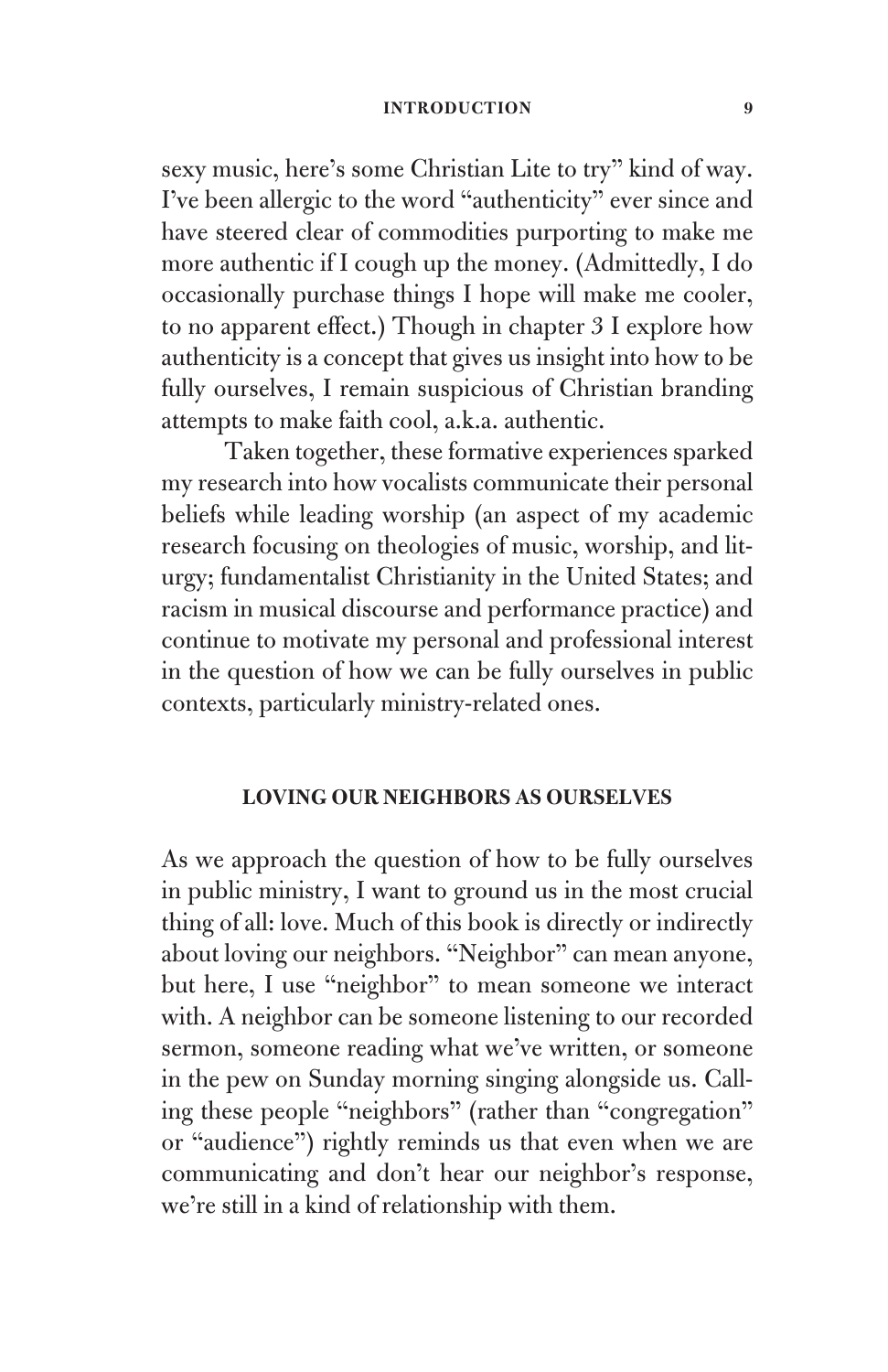Loving our neighbors as our whole selves is not an easy road, but it is the one that God continually calls us to walk. Pastor Paul Rock points us to the truth: "The way the Gospel is going to be most effectively communicated is through you being brave enough to be yourself and allow the Spirit of God to speak through you and your beautiful imperfection." We can't let fear lead us to create a false persona that others can criticize in lieu of our true selves. Instead, we must embrace the truth that counters this fear: only as our individual selves can we conform to the image of Christ and, in so doing, love God and love our neighbors.

### ✺ ✺ ✺

#### **KEY TAKEAWAYS**

As we grow into the image of Christ, we become more and more fully ourselves. It is only as our individual selves that we love God and love our neighbors.

Being a professional Christian means that our livelihoods are contingent on our personal faith. This brings a host of complications to being fully ourselves in the spotlight of public ministry.

Our life stories and circumstances shape our perspectives, which is why this book includes a wide range of interviewee voices in addition to the author's.

#### **DISCUSSION QUESTIONS**

1. What are times that you have experienced being more fully yourself as a way to love God and your neighbors?